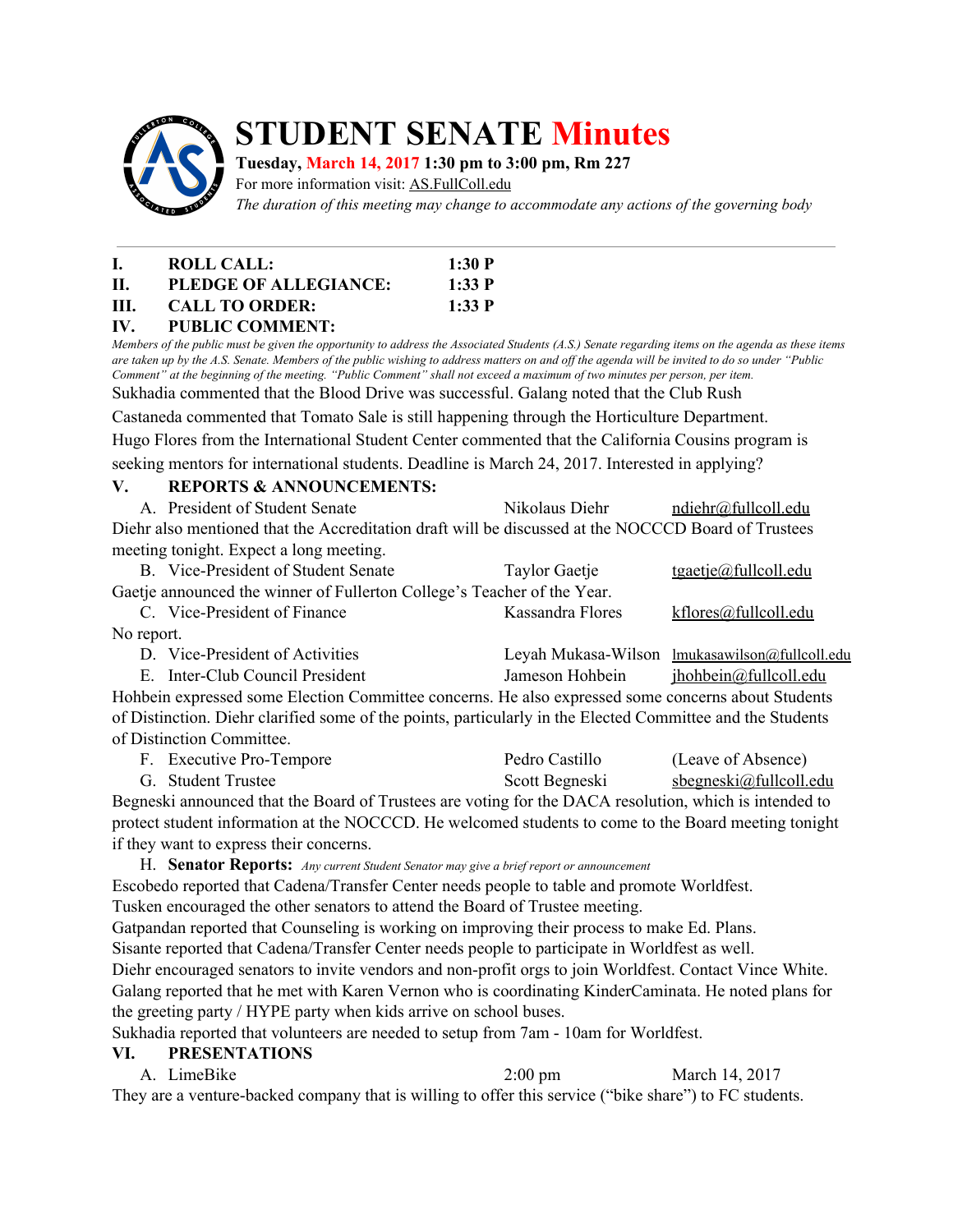|                                                                                                               | <b>B.</b> Accreditation Committee                                                                          |                          | March 21, 2017                             |  |  |  |
|---------------------------------------------------------------------------------------------------------------|------------------------------------------------------------------------------------------------------------|--------------------------|--------------------------------------------|--|--|--|
|                                                                                                               | C. UN Proposal for MIT Solve's Carbon Contributions Challenge                                              |                          | <b>TBA</b>                                 |  |  |  |
| VII.                                                                                                          | <b>APPROVAL OF MINUTES</b><br>A. Senate Minutes from 3.7.17 (attached)                                     |                          |                                            |  |  |  |
| <b>MSP</b> to approve Student Senate Minutes (Gatpandan/To)                                                   |                                                                                                            |                          |                                            |  |  |  |
| VIII.                                                                                                         | A.S. & I.C.C. COMMITTEE REPORTS & MSPs                                                                     |                          |                                            |  |  |  |
|                                                                                                               | Senators MUST serve on at least ONE A.S. Committee (indicated bold)                                        |                          |                                            |  |  |  |
|                                                                                                               | A. Activities                                                                                              | Mukasa-Wilson            | Thursday $12:00$ pm- $1:00$ pm             |  |  |  |
|                                                                                                               | Gaetje noted that Worldfest meetings are critical. Go to them if you're with Activities.                   |                          |                                            |  |  |  |
|                                                                                                               | <b>B.</b> Curriculum & Education $(CAE)$                                                                   | narbab@fullcoll.edu      | Tuesdays 1:00pm-1:30pm                     |  |  |  |
|                                                                                                               | C. Committee on the Environment                                                                            | mcastaneda1@fullcoll.edu | Thursday 1:30pm-2:30pm                     |  |  |  |
| Castaneda reported that there is a meeting this week discussing Worldfest.                                    |                                                                                                            |                          |                                            |  |  |  |
|                                                                                                               | D. Executive Council                                                                                       | Diehr                    | Tuesday 3:30 - 4:30 pm                     |  |  |  |
|                                                                                                               | There is a meeting today after Senate.                                                                     |                          |                                            |  |  |  |
|                                                                                                               | E. Finance & Budget                                                                                        | Flores                   | Tuesday $12:00$ pm- $1:00$ pm              |  |  |  |
|                                                                                                               | MSP to approve the purchase of 20 stoles for Students of Distinction                                       |                          |                                            |  |  |  |
|                                                                                                               | MSP to add \$800 to account #54075 using carryover funds                                                   |                          |                                            |  |  |  |
|                                                                                                               | F. A.S. Benefits Task Force                                                                                | cserrano@fullcoll.edu    | Monday 10:30 - 11:30 am                    |  |  |  |
|                                                                                                               | Serrano reported that the Task Force prepared a "script" to help A.S. seek more businesses                 |                          |                                            |  |  |  |
|                                                                                                               | G. Inter-Club Council                                                                                      | Hohbein                  | Monday 1:30pm-3:00pm                       |  |  |  |
| MSP to approve the Mathematics Club Constitution pending final revisions (Hohbein/Gaetje)                     |                                                                                                            |                          |                                            |  |  |  |
|                                                                                                               | H. Judicial                                                                                                | sdotterman@fullcoll.edu  | Thursday $2:30 \text{pm} - 3:30 \text{pm}$ |  |  |  |
|                                                                                                               | S. Dotterman reported that the By-laws are still in the works. The Operations & Procedures Manual is       |                          |                                            |  |  |  |
|                                                                                                               | currently still being revised. The drafts will be available for Senate's approval in the coming weeks. She |                          |                                            |  |  |  |
| encouraged more senators to join Judicial and help with these governing documents.                            |                                                                                                            |                          |                                            |  |  |  |
|                                                                                                               | I. Research, Planning, & Resolutions (RPR)                                                                 | Gaetje                   | Thursday 11:00am-12:00pm                   |  |  |  |
| Gaetje reported that Resolutions are coming to Senate for approval next week. She encouraged those interested |                                                                                                            |                          |                                            |  |  |  |
|                                                                                                               | in writing resolutions to join RPR. They are meeting later this week.                                      |                          |                                            |  |  |  |

## *MSP to approve all committee actions under A.S. and I.C.C. Committee Reports (Gaetje/Tusken)*

## **IX. UNFINISHED BUSINESS**

A. CareBank Updates

Plummer reported that CareBank is seeing fewer students at the moment.

- B. Applicants to serve as Student Representatives:
- C. Swearing in of Student Senators
- D. Resignations (formal letter must be received by A.S. Office or **AS@fullcoll.edu**)
- E. Dismissals (referred from Judicial)
	- Robert Rendon

#### *MSP to dismiss Robert Rendon from the Associated Students (Gaetje/S. Dotterman)* **F. FC Mission Statement Update**

# There is a meeting in 227 on Thursday, 1:00 pm.

# **G. Interfaith Prayer Room**

RPR is working on a survey to measure what students think about an Interfaith Prayer / Meditation Room.

H. Mission Statement Workgroup Representative

# *MSP to appoint Noor Arbab to the Mission Statement Workgroup (/Serrano)*